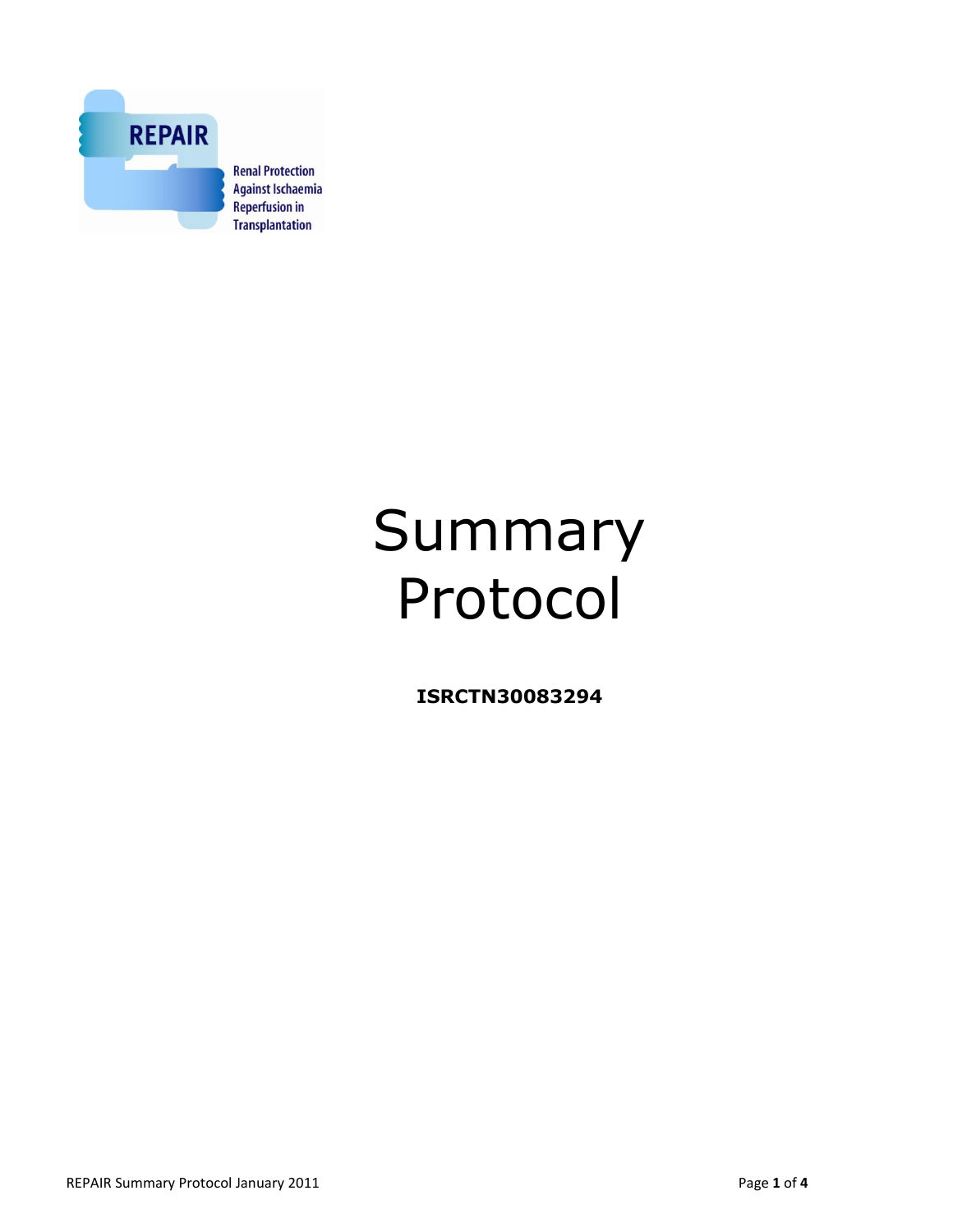#### **Background**

### **Introduction**

Chronic kidney disease requiring renal replacement therapy affects 44,000 adult patients in the UK, a population that is growing at 6% per annum. Kidney transplantation remains the best form of renal replacement therapy for many of these patients. In the UK the prevalent kidney transplant population is approximately 20,000; the remainder of those needing renal replacement therapy are treated by dialysis. There is an increasing demand of recipients for kidney transplants, due not only to the increase in incident cases, but also from those patients whose transplanted kidney has failed; this occurs in 3% of the prevalent transplant population, resulting in approximately 600 patients per year returning to the transplant list. However, the supply of kidneys for transplantation is more or less static, so that between 1997 and 2007, the number of patients in the UK waiting for a transplant increased by 43%. By 2007, this amounted to 6,480 patients, of which only 17% (1,440) received a kidney in 2007. The picture is similar in other European countries. The consequences for a patient deemed best treated by transplantation of remaining on or returning to the transplant list are substantial; not only is there significant morbidity of dialysis but appreciable annual mortality (approximately 3%) among these patients. This is in addition to the cost of dialysis (£31,000 per patient per year in 2007), consuming approximately 1% of the NHS budget. Therefore, approaches that maximise the lifespan of each transplanted kidney will benefit patients directly, contribute to a reduction in the transplant list and moderate the costs of renal replacement therapy. This research protocol will evaluate the efficacy of an intervention that we hypothesise will improve the chances of early and late success of renal transplantation.

#### **Renal injury is caused by ischaemia and reperfusion during transplantation**

In many renal transplants, the kidney is exposed to warm ischaemia prior to harvest, cold ischaemia caused by the delay in transplanting the harvested organ, and a further period of warm ischaemia during the transplantation procedure. Cell death follows interruption of the blood supply to the kidney and successful reperfusion is mandatory for tissue salvage. Whilst this may be an integral part of the healing process, it may also contribute to tissue injury. Therefore tissue damage is a composite of injury that occurs during ischaemia and reperfusion; so-called ischaemia-reperfusion (IR) injury. The degree of IR injury determines the speed of recovery of organ function in the short term, and is most significant following non-beating-heart transplantation. In addition, it may modulate organ rejection in the longer term by priming the immune response early after transplantation. Reduction in IR injury has potential to improve the outcome of kidney (and other organ) transplantation, in the short and long-term.

#### **Ischaemic preconditioning reduces IR injury**

REPAIR Summary Protocol January 2011 Page **2** of **4** Ischaemic preconditioning (IPC) utilises sub-lethal ischaemia (preconditioning stimulus) to induce a state of protection against subsequent prolonged ischaemia. There are 2 phases of protection. There is a phase of IPC occurring within minutes of the preconditioning stimulus and lasts for up to 4 hours. The mechanism of early IPC has been extensively studied in animals and involves mediators that are generated during hypoxia (e.g. adenosine), a cascade of second messengers (e.g. phospholipases and kinases), and end effectors, including ATP-sensitive potassium channels and the mitochondrial permeability transition pore. A late phase of IPC occurs 24 hours after the preconditioning stimulus, which lasts for up to 72 hours and is termed the "second window of protection", distinguishing it from early IPC. The prolonged (24-hour) interval between the preconditioning event and its renewed protection one day later is consistent with new protein synthesis (including heat shock and other cytoprotective proteins). Although the majority of studies to date have demonstrated protection by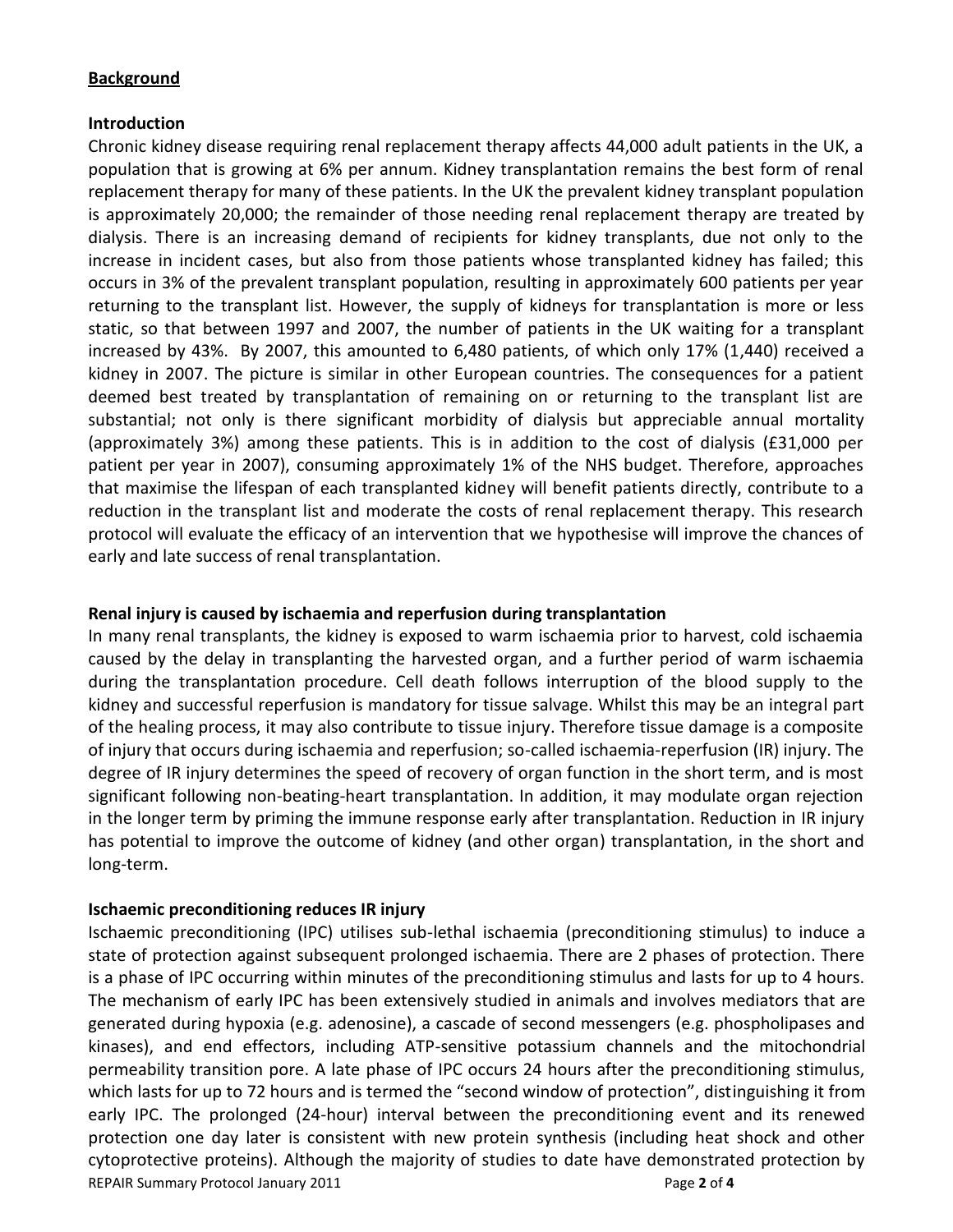IPC against IR injury to the myocardium of animals and humans, a smaller number of studies have investigated the potential of IPC to protect other organs, including the kidney. In animal models IPC attenuates injury and preserves function following renal IR and after renal transplantation.

## **Remote ischaemic preconditioning**

Despite the 20 years that have elapsed since the first description of IPC, its therapeutic value in the clinical setting remains untested. This is largely due to the logistical difficulties of applying ischaemic stimuli to induce preconditioning in vital organs in humans. Nor has it yet been possible to induce IPC pharmacologically, a reflection of the incomplete understanding of the mechanisms and the likelihood that multiple biological targets need to be activated. Demonstrating that there is clinically relevant tissue protection would stimulate renewed interest in pharmacological approaches to modulate ischaemic preconditioning.

However, the realisation that IPC protects tissues that are distant from those undergoing preconditioning has led to recent interest in direct clinical application of IPC. This facet of preconditioning (termed remote ischaemic preconditioning; RIPC) has been shown to be protective against IR injury of the myocardium, skeletal muscle, small intestine and kidney. RIPC is mechanistically similar to IPC and causes a similar degree of tissue protection, as does IPC. The preconditioning signal is spread systemically by a mechanism that includes activation of the autonomic nervous system, and as yet unidentified humoral mediators.

We were the first group to show that RIPC could be triggered by limb ischaemia, and reduce experimental myocardial infarct size in pigs. Subsequent studies by our group and by others have determined that short periods of limb ischaemia also induce RIPC in humans. Therefore it may be possible to induce ischaemic preconditioning in the kidney using a remote stimulus such as limb ischaemia. This clinical study will test this possibility, and determine whether transient periods of limb ischaemia can induce a protective state to reduce renal IR injury that occurs following living-donor renal transplantation.

## **Primary objective**

To determine whether RIPC improves glomerular filtration rate of the transplanted kidney in adults 12 months after undergoing living-donor transplantation.

### **Secondary objectives**

To determine the effects of RIPC on:

- 1. Rate of fall in creatinine in the first 72 hours after transplantation
- 2. Inflammatory response to surgery in the first 5 days after transplantation
- 3. Protein expression in kidney parenchyma samples using histochemistry
- 4. Protein activation and expression in renal vasculature using immunoblotting
- 5. Kidney fibrosis 6 months after transplantation
- 6. Alloreactivity of T cells in the first 18 months after transplantation
- 7. Patient outcomes 2-5 years after transplantation using renal registry data

### **Sample size**

400 living-donor renal transplant patients.

### **Inclusion criteria**

1. Patients undergoing living donor-transplantation

REPAIR Summary Protocol January 2011 Page **3** of **4**